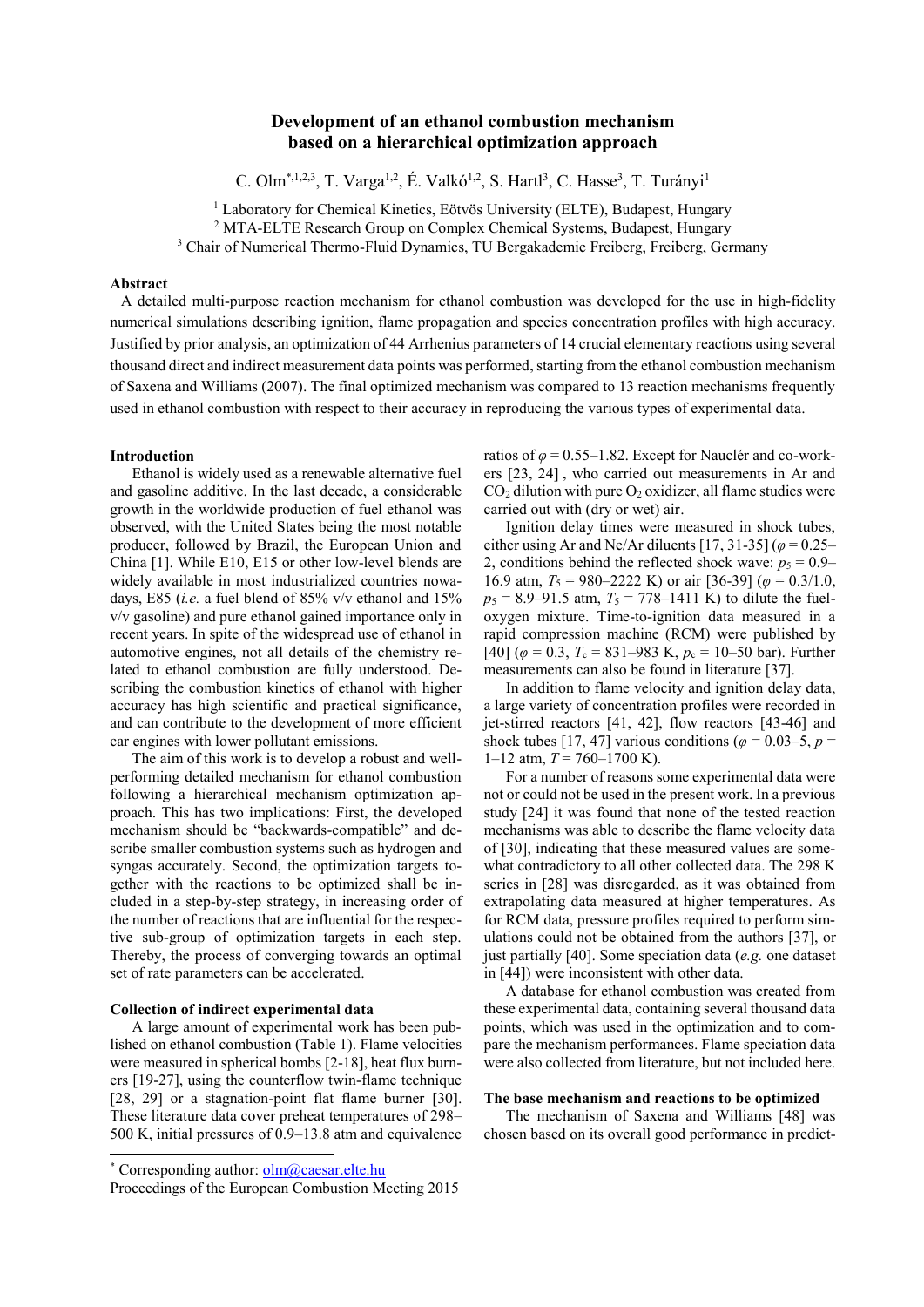**Table 1:** Overview of the indirect measurements used in this work by the type of measurement and experimental facility. The numbers of included datasets and data points as well as the diluent systems are indicated (most frequently used diluent systems come first).

| <b>Type of measurement</b><br>experimental facility | Data-<br>sets | <b>Data</b><br>points | <b>Diluent systems</b>                                       |
|-----------------------------------------------------|---------------|-----------------------|--------------------------------------------------------------|
| <b>Ignition delay times</b>                         | 36            | 425                   | Ar, $N_2$ , Ar/ $N_2$ ,<br>Ne/Ar                             |
| Shock tube                                          | 33            | 405                   | Ar, $N_2$ , $Ne/Ar$                                          |
| Rapid compression machine                           | 3             | 20                    | Ar/N <sub>2</sub>                                            |
| Concentration<br>measurements*                      | 47            | 11245                 | $Ne/Kr, N_2,$<br>$Ne/Ar, N_2/H_2O$                           |
| Flow reactor concentration-<br>time profiles        | 14            | 1322                  | $N_2$                                                        |
| Flow reactor outlet concen-<br>trations**           | 10            | 459                   | $N_2/H_2O$                                                   |
| Jet-stirred reactor outlet<br>concentrations (JSR)  | 9             | 593                   | N <sub>2</sub>                                               |
| Shock tube concentration-<br>time profiles          | 14            | 8871                  | Ne/Kr, Ne/Ar                                                 |
| <b>Flame</b> velocity<br>measurements               | 117           | 937                   | $N_2, N_2/H_2O, Ar,$<br>CO <sub>2</sub> , N <sub>2</sub> /Ar |
| Outwardly/ spherically<br>propagating flame         | 70            | 479                   | $N_2, N_2/H_2O,$<br>$N_2/Ar$                                 |
| Counterflow twin-flame                              | 4             | 89                    | $N_{2}$                                                      |
| Heat flux method                                    | 43            | 369                   | $N_2$ , Ar, $CO_2$ ,<br>$N_2/H_2O$                           |

Only major species considered here. These are:  $C_2H_5OH$ ,  $O_2$ ,  $CO$ ,  $CO<sub>2</sub>$ , H<sub>2</sub>, H<sub>2</sub>O, CH<sub>4</sub>, C<sub>2</sub>H<sub>2</sub>,  $m/z = 28$  (i.e. a superposition of CO and  $C_2H_4$ ) in [\[17\]](#page-5-8) and  $C_2H_n$  in [\[47\]](#page-5-16). Each species is internally counted as separate data point. Example: a measurement series (*i.e.* dataset) in which 10 species were recorded at 5 times/distances/temperatures has  $10x5 = 50$  data points.

Fuels used in the experiments:  $C_2H_2+C_2H_5OH$ : 288 data points/ 6 datasets, pure C<sub>2</sub>H<sub>5</sub>OH: 135/3, pure C<sub>2</sub>H<sub>2</sub>: 36/1

ing the measured data. The  $H<sub>2</sub>/CO$  core of the original mechanism (reactions 1 to 30) was replaced by the optimized syngas mechanism developed in our earlier work [\[49\]](#page-5-19). Therefore, it was necessary to add the excited radical OH\* to the mechanism. Furthermore, the interaction of OH\* with CH<sup>4</sup> was considered [\[50\]](#page-5-20). Noble gases Kr and Ne were added to the mechanism as they are used as bath gases in experimental studies.

Apart from the  $H<sub>2</sub>/CO$  core, only one more change was carried out in comparison to the original Saxena-Williams-2007 mechanism: CH<sub>3</sub>CHO decomposition was defined as pressure-independent and only considering the dominant route to the products  $CH<sub>3</sub>$  and HCO (reaction 147 in [\[48\]](#page-5-18)). As in the recent work of Metcalfe *et al.* [\[51\]](#page-5-21), we followed the suggestion of Sivaramakrishnan *et al.* [\[52\]](#page-5-22) to assume pressure dependence and to add a second branch yielding CH<sup>4</sup> and CO to the base mechanism.

As it will be shown in Table 3, the modification of the H2/CO chemistry and the structural change in the CH3CHO decomposition step already led to an improvement of the overall performance compared to the original mechanism, while there was a moderate increase in the size of the mechanism (49 species/251 reactions compared to  $46/235$  in [\[48\]](#page-5-18), if NO<sub>x</sub> chemistry is disregarded).

A brute-force first-order local sensitivity analysis at the conditions of the indirect experimental data was carried out using the base mechanism. For each simulated experimental data point, the sensitivities of the simulation result corresponding to a 5% change of the *A*-factors of each reaction step and (if applicable) to the third body efficiencies were calculated. The rate parameters of those reactions were selected for optimization that produced high sensitivity coefficient values at several experimental conditions. A list of the chosen rate parameters is given in Table 2. Altogether, 44 Arrhenius parameters of 14 reactions were selected. For reactions R176 and R177, both the high-pressure limit (HPL) and the low-pressure limit (LPL) Arrhenius parameters were optimized, for R68 only the LPL ones. For most selected reactions, all three Arrhenius parameters (*A*, *n*, *E*) were optimized. In the case of reactions R60, R176 (LPL only) and R177, the two Arrhenius parameters *A* and *E* were sufficient to describe the temperature dependence of the rate coefficient. In two other cases, a three-parameter description was preferred over the temperature-independent (reaction R63) or the (*A*, *E*)-type parametrization (HPL of R176) suggested by Saxena and Williams [\[48\]](#page-5-18).

If available from literature, direct measurements of the rate coefficients at conditions relevant in combustion were collected for the selected reactions and used as additional targets in the optimization. For H abstraction from  $C_2H_5OH$  by OH (reactions R178 to R180 in the base mechanism), data of [\[53-60\]](#page-5-23) was used, in total 124 data points in 13 datasets within a temperature range of 295– 1297 K. Direct rate coefficient measurements for the  $C<sub>2</sub>H<sub>5</sub>OH$  decomposition channels (R176, R177) were collected from [\[54,](#page-5-24) [61-64\]](#page-5-25), in total 195 data points in 16 datasets within a range of  $T = 840 - 1899$  K. A single measured value of [\[65\]](#page-5-26) at  $T = 423$  K was used to delimit the rate coefficient of  $C_2H_5OH+CH_3 = CH_3CHOH+CH_4$ (R188) at low temperatures. For the reaction  $C_2H_4+OH =$  $C_2H_3+H_2O$  (R104), 27 data points in 3 datasets were col-lected from [\[66-68\]](#page-5-27), covering  $T = 651 - 1746$  K.

### **The prior uncertainty domain of the parameters**

Global parameter optimization methods require the definition of a domain of uncertainty of the parameters, because the optimal parameter set is sought within this domain. The aim of the present optimization was to find physically realistic rate parameters. Therefore, the prior uncertainty domain of rate parameters had to be determined from direct measurements and theoretical calculations found in the literature. Articles that report the results of direct measurements provide the values of the measured rate coefficient of an elementary reaction at various temperatures, pressures and possibly using different bath gases.

The method for determining the prior uncertainty domain of the Arrhenius parameters has previously been described [\[69\]](#page-5-28) for two elementary reactions and been applied to 22 reactions of the  $H<sub>2</sub>/CO$  system in [\[70\]](#page-5-29). For each elementary reaction investigated, all direct measurements and theoretical determinations of the rate coefficient were collected from the NIST Chemical Kinetics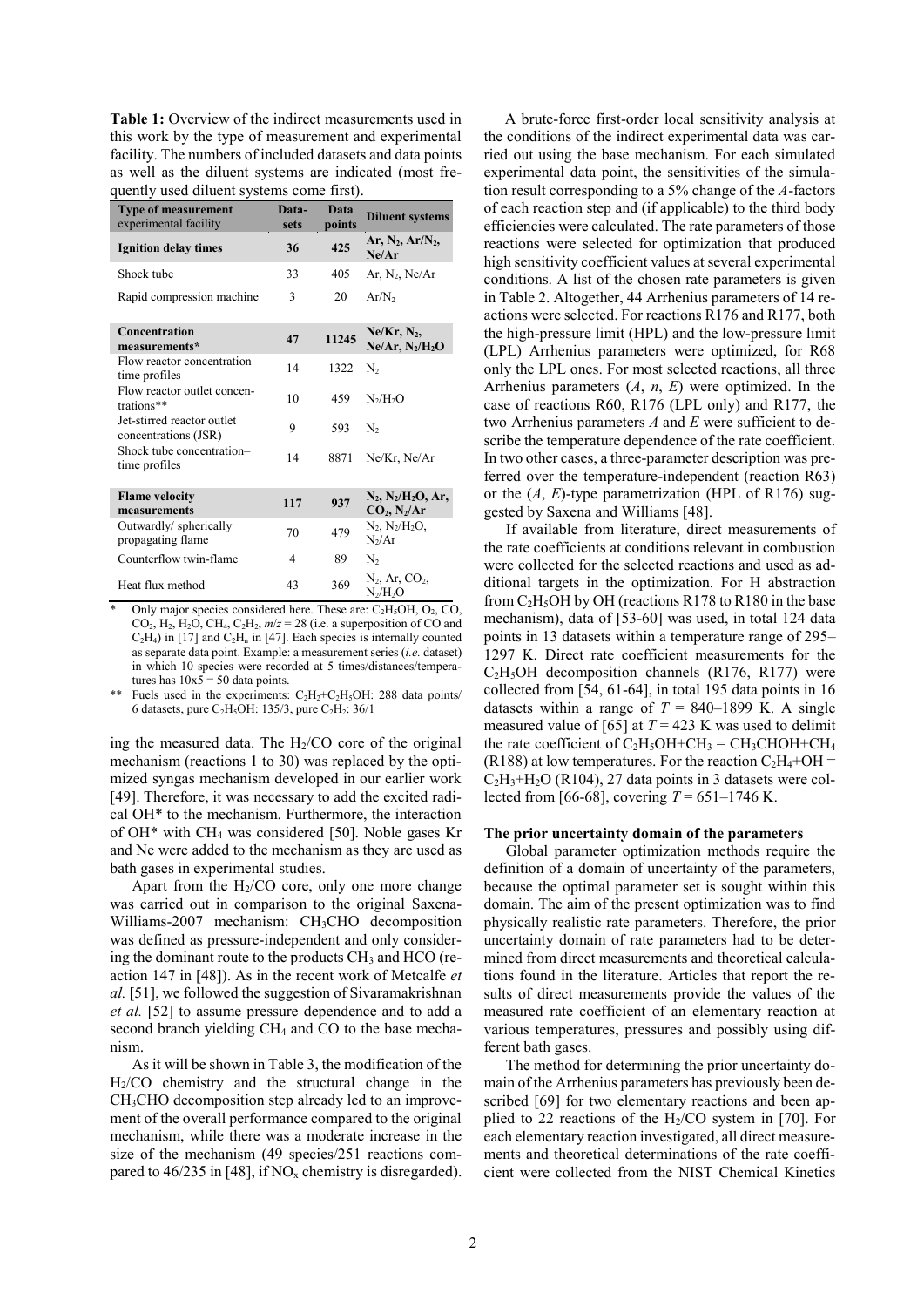Database [\[71\]](#page-5-30) and from review articles [\[36,](#page-5-10) [41,](#page-5-13) [48,](#page-5-18) [51,](#page-5-21) [72\]](#page-5-31). On an Arrhenius plot, the temperature dependence of ln *k* outlines an uncertainty band of the rate coefficient. The distance of the  $k_{min}$  and  $k_{max}$  limits from the centerline defines the temperature-dependent uncertainty parameter  $f(T)$ . The  $f(T)$  points were converted to the prior covariance matrix of the Arrhenius parameters for each investigated reaction step [\[69,](#page-5-28) [73\]](#page-5-32). This covariance matrix characterizes the joint posterior uncertainty domain of the parameters. Also, the width of the uncertainty band was used as the limiting value of the acceptable rate coefficients during the optimization. Reactions R68 and R104 could be treated this way and a normal probability distribution was assumed for these reactions. For all other reactions, very little literature information was available and constant *f* values were estimated based on these scarce data and a uniform probability distribution had to be assumed. Values of *f*(T) for each optimized reaction can be found in Table 2.

### **Parameter optimization**

The global parameter optimization method applied here has been described in detail in [\[69\]](#page-5-28). Its use has been successfully demonstrated in [\[74-76\]](#page-5-33). The first round of optimization was carried out using response surfaces for all types of data except for concentration–time profiles. Starting from the parameter set obtained using these surrogate models, response surfaces were used in the second round of optimization for laminar flames only, which are computationally expensive if calculated directly. This two-step approach has been used successfully in [\[76\]](#page-5-34).

The optimal set of parameters was obtained by the minimization of the following objective function:

$$
E(\mathbf{p}) = \frac{1}{N} \sum_{i=1}^{N} \frac{1}{N_i} \sum_{j=1}^{N_i} \left( \frac{Y_{ij}^{\text{mod}}(\mathbf{p}) - Y_{ij}^{\text{exp}}}{\sigma(Y_{ij}^{\text{exp}})} \right)^2
$$
(1)

Here  $N$  is the number of datasets and  $N_i$  is the number of data points in the *i*th dataset. The value  $y_{ij}^{\text{exp}}$  is the *j*th measured data point in the *i*th dataset. For the indirect measurement data, the modeled value is  $Y_{ij}^{\text{mod}}$ , obtained from a simulation using an appropriate detailed mechanism, which can be understood as a given set of rate parameters, **p**. For the direct measurements,  $Y_{ij}^{\text{mod}}$  corresponds to the calculated rate coefficient at a given temperature, pressure, and diluent composition. During the optimization, multiple parameter sets **p** are created, the corresponding *E*(**p**) values are evaluated and the lowest value is accepted as the new optimum.

The standard deviation of an experiment was determined for each dataset separately, based on the scatter of the data and experimental uncertainties, if reported. Constant absolute error ( $\sigma(y_{ij}^{\text{exp}})$  is identical for all *j*) was assumed for the measured flame velocities and species profiles, in this case  $Y_{ij} = y_{ij}$  applies. Constant relative error

 $(\sigma(y_{ij}^{exp})$  is identical for all *j* and thus  $Y_{ij} = \ln y_{ij}$ ) was assumed for the ignition delay measurements and the rate coefficients determined in direct experiments.

The optimization involved the fitting of 44 parameters to several thousand data points which is a computationally challenging task, therefore a systematic hierarchical optimization strategy was devised. In the first optimization step those experimental data were selected as optimization targets that were sensitive only to the parameters of the lowest number of reactions (R116 and R104). Then more and more experimental data and the corresponding influential reactions were included following the same concept and all parameters considered up to that point were optimized. This resulted in the inclusion of further reactions in the following order: R179, R63, R176 (HPL), R196, R180, R177 (HPL), R190, R178, R176 (LPL), R182, R60, R68 (LPL), R188 and R177 (LPL).

Reaction  $CH_3CH_2O+M = CH_3CHO+H+M$  (R195) was included in the first round of optimization, but the calculated posterior uncertainty domain was very large, indicating that the datasets do not contain enough information to describe this reaction quantitatively. Further somewhat important  $C_1/C_2$  reactions include  $CH_3+O_2$  =  $CH_2O+OH$  (R64),  $C_2H_3+H = C_2H_2+H_2$  (R113),  $C_2H_5OH+HO_2 = CH_2CH_2OH+H_2O_2$  (R191) and  $CH<sub>3</sub>CHO = CH<sub>3</sub>+HCO (R162)$ . However, the rate parameters of these reactions were only important at few conditions only and were not included in the present optimization.

#### **The optimized mechanism**

In the final optimization cycle, 400 shock tube ignition data points were used together with 18 RCM data points, 762 flame velocity measurements, 1791 species concentration points from flow reactors, 569 jet-stirred reactor data points and 10785 points from shock tubes (including CH3CHO profile points) and 347 direct measurements. Table 2 presents the optimized values of the rate parameters compared to the original values in [\[48\]](#page-5-18).

Table 3 shows that compared to the original SaxenaWilliams-2007 and the base mechanism, the overall value of the objective function decreased significantly as a result of the optimization. Also, the description of the experimental data improved for ignition delay times and concentration profiles, while it became slightly worse for measured flame velocities.

The covariance matrix of all optimized parameters was calculated as in [\[69,](#page-5-28) [76\]](#page-5-34). The calculated posterior uncertainty limits can only be meaningful in a temperature range for which combustion data was included in the optimization, (approx. 750 – 2400 K, *i.e.* 1000 K/ $T \approx 0.42$ – 1.33). If at the extremes of this range, none of the experimental data is sensitive to a certain reactions, the information content of the respective uncertainty limits can be much lower, in other words, they can be much wider than the prior uncertainty limits. This behavior can be observed *e.g.* for R188 and R104 at high temperatures (see Fig. 1). For most other reactions, the uncertainties of *k* could be effectively reduced in the whole temperature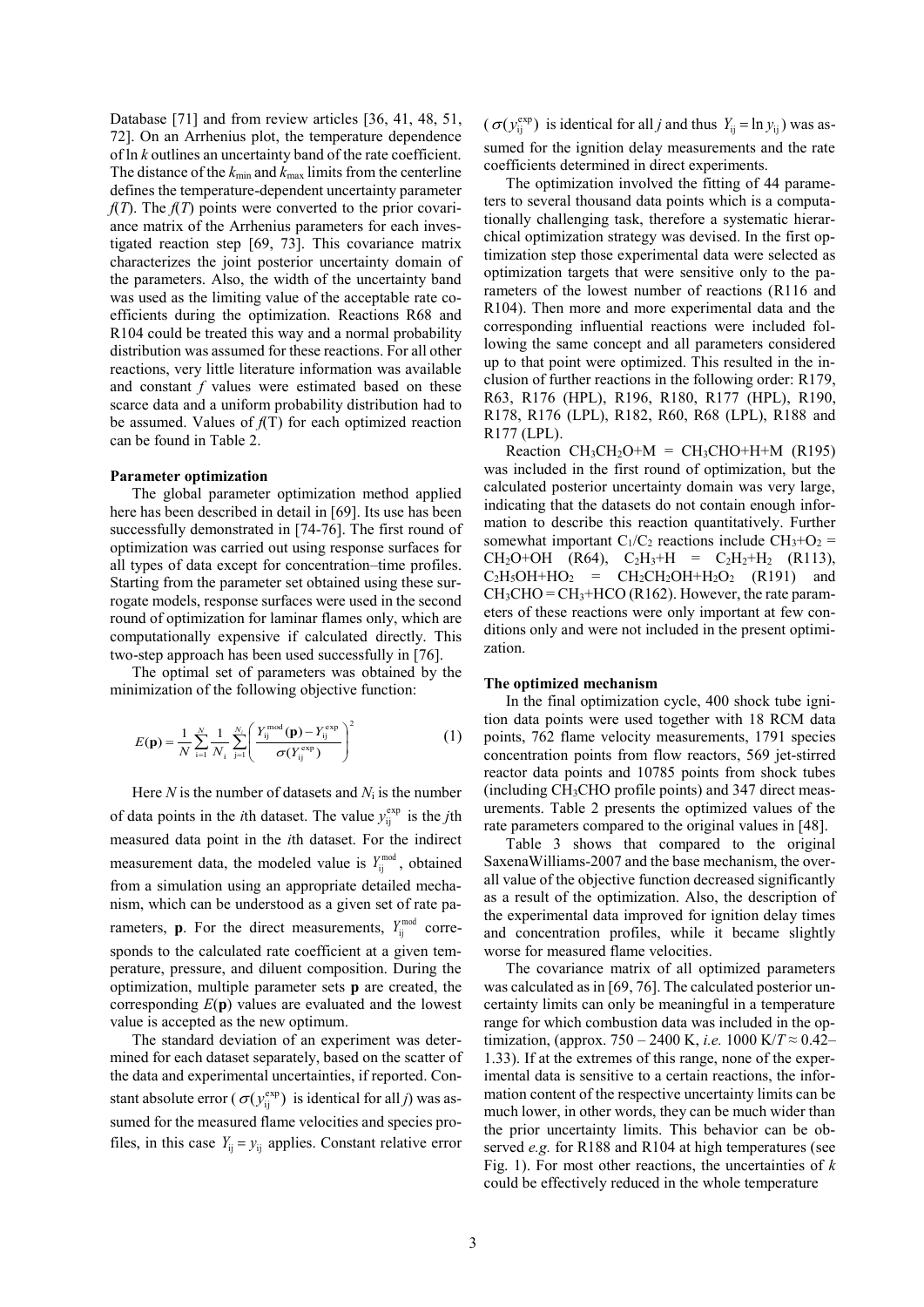| rancelly are given for the temperature range of $300-2300$ K. |                                     |                 |                        |                   |                          |                |                  |                          |               |
|---------------------------------------------------------------|-------------------------------------|-----------------|------------------------|-------------------|--------------------------|----------------|------------------|--------------------------|---------------|
| No.                                                           | <b>Reaction string</b>              | $f_{\rm prior}$ | r <sub>posterior</sub> | $A_{\text{orig}}$ | <i>n</i> <sub>orig</sub> | $E_{\rm orig}$ | $A_{\text{opt}}$ | <i>n</i> <sub>opt</sub>  | $E_{\rm opt}$ |
| R <sub>60</sub>                                               | $CH3+OH = CH2(S)+H2O$               | 1.0             | $0.67 - 0.95$          | $4.000E+13$       | $\overline{\phantom{0}}$ | 1259.38        | $4.466E+12$      | $\qquad \qquad -$        | 981.62        |
| R <sub>63</sub>                                               | $CH3+HO2 = CH3O+OH$                 | 1.0             | $0.63 - 1.04$          | $5.000E+12$       |                          | $\Omega$       | $4.878E + 03$    | 2.276                    | $-2771.60$    |
| R68 LPL                                                       | $H + CH3+M = CH4+M$                 | $0.70 - 1.06$   | $0.22 - 0.54$          | 2.470E+33         | $-4.760$                 | 1227.98        | $1.503E + 31$    | $-4.121$                 | $-240.91$     |
| R <sub>104</sub>                                              | $C_2H_4+OH = C_2H_3+H_2O$           | $0.32 - 0.73$   | $0.18 - 0.80$          | 5.530E+05         | 2.310                    | 1491.53        | $4.770E + 05$    | 2.232                    | 1198.33       |
| R <sub>116</sub>                                              | $C_2H_3+O_2 = CH_2CHO+O$            | 0.4             | $0.30 - 0.76$          | $7.000E+14$       | $-0.611$                 | 2648.43        | $4.703E + 03$    | 2.677                    | 340.73        |
| <b>R176 HPL</b>                                               | $C_2H_5OH = CH_3 + CH_2OH$          | 1.0             | $0.52 - 0.72$          | $5.000E+15$       | $\overline{\phantom{0}}$ | 41268.25       | $2.993E + 29$    | $-4.248$                 | 43149.57      |
| <b>R176 LPL</b>                                               | $C_2H_5OH + M = CH_3 + CH_2OH + M$  | 1.0             | $0.50 - 0.66$          | $3.000E + 16$     | $\overline{\phantom{0}}$ | 29189.73       | $3.012E+17$      | $\qquad \qquad -$        | 29215.00      |
| R <sub>177</sub> HPL                                          | $C_2H_5OH = C_2H_4 + H_2O$          | 1.0             | $0.15 - 0.45$          | $8.000E + 13$     | $\overline{\phantom{0}}$ | 32712.63       | $3.773E+13$      | $\overline{\phantom{0}}$ | 33215.34      |
| R <sub>177</sub> LPL                                          | $C_2H_5OH+M = C_2H_4+H_2O+M$        | 1.0             | $0.42 - 0.56$          | $1.000E+17$       | $\overline{\phantom{0}}$ | 27176.65       | 9.951E+17        | $\overline{\phantom{0}}$ | 27191.22      |
| R178                                                          | $C_2H_5OH+OH = CH_2CH_2OH+H_2O$     | 1.0             | $0.13 - 0.48$          | $1.810E+11$       | 0.400                    | 360.85         | $1.468E + 26$    | $-4.138$                 | 3163.38       |
| R179                                                          | $C_2H_5OH+OH = CH_3CHOH+H_2O$       | 1.0             | $0.42 - 1.07$          | $3.090E+10$       | 0.500                    | $-191.24$      | $7.247E+11$      | $-0.060$                 | $-296.39$     |
| R <sub>180</sub>                                              | $C_2H_5OH+OH = CH_3CH_2O+H_2O$      | 1.0             | $0.23 - 0.44$          | $1.050E+10$       | 0.800                    | 360.85         | $8.981E + 03$    | 2.867                    | 185.05        |
| R <sub>182</sub>                                              | $C_2H_5OH+H = CH_3CHOH+H_2$         | 1.0             | $0.32 - 0.65$          | 2.580E+07         | 1.600                    | 1424.26        | $6.928E+25$      | $-3.837$                 | 4938.97       |
| R <sub>188</sub>                                              | $C_2H_5OH + CH_3 = CH_3CHOH + CH_4$ | 0.4             | $0.35 - 0.70$          | 7.280E+02         | 3.000                    | 4001.01        | $1.103E + 08$    | 1.540                    | 5370.84       |
| R <sub>190</sub>                                              | $C_2H_5OH+HO_2 = CH_3CHOH+H_2O_2$   | 1.0             | $0.07 - 0.85$          | $8.200E + 03$     | 2.500                    | 5435.33        | $2.689E + 27$    | $-4.343$                 | 10516.47      |
| <b>R196 LPL</b>                                               | $CH_3CH_2O+M = CH_3 + CH_2O+M$      | 0.7             | $0.8 - 0.92$           | 5.350E+37         | $-7.000$                 | 11977.86       | $4.001E + 30$    | $-5.070$                 | 10429.13      |

**Table 2.** Reactions selected for optimization, the rate parameters in the base mechanism (taken from [\[48\]](#page-5-18)) and the optimized values of the parameters. Units are in cm, mol, K and s. Values of the prior and posterior uncertainty parameters are given for the temperature range of 500–2500 K.



**Fig. 1.** Arrhenius plots of the initial and optimized rate coefficients with their prior and posterior uncertainty ranges for the 16 optimized reactions. Rate coefficient units are  $s^{-1}$  for the high-pressure limits (HPL) of reactions R176 and R177, and  $\text{cm}^3$  mol<sup>-1</sup> s<sup>-1</sup> for the other reactions.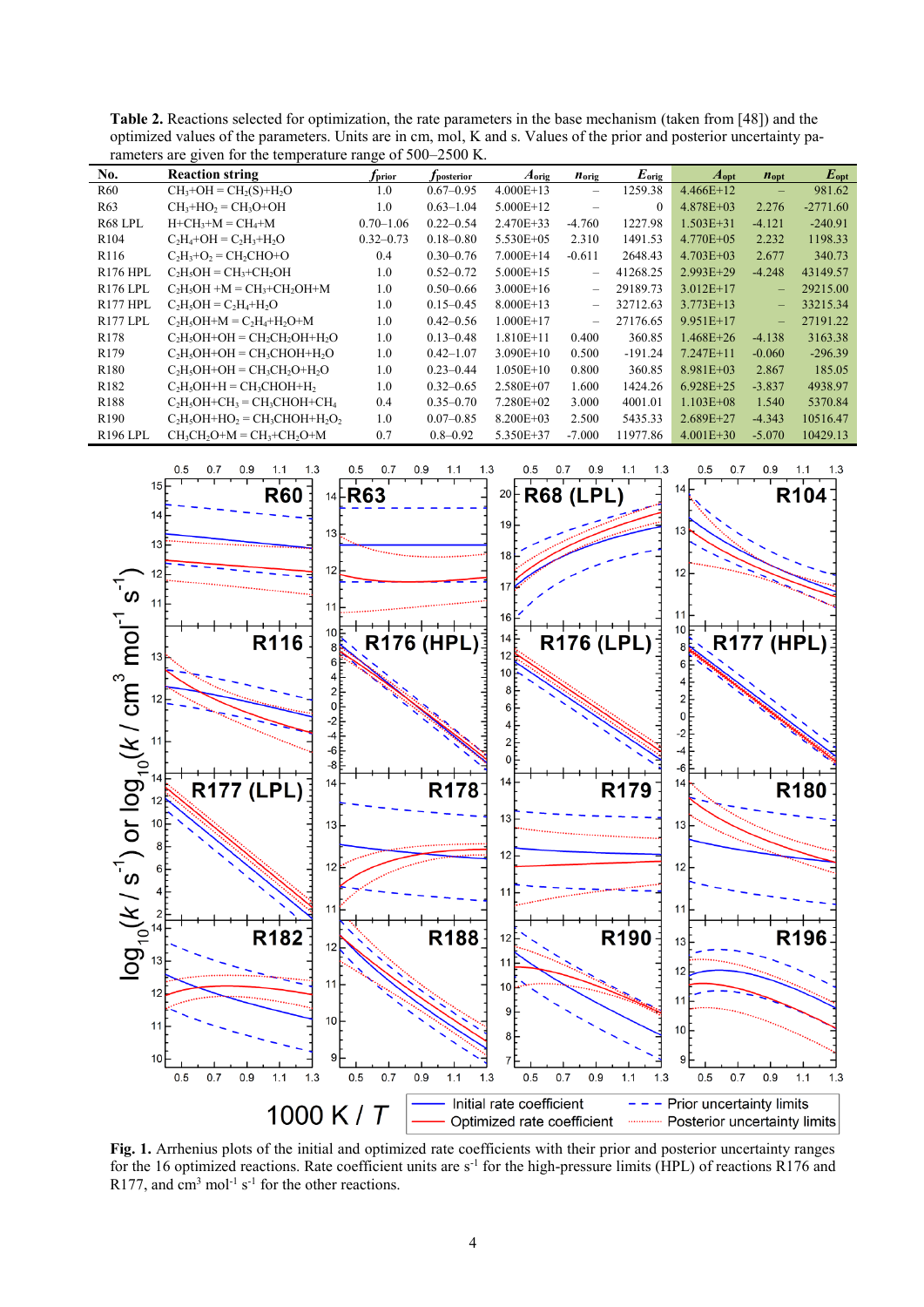**Table 3.** Comparison of error function values by experiment type and overall between 13 recently published mechanisms, the base mechanism for optimization (see text) and the new optimized mechanism. The corresponding number of data points and datasets for each column are denoted below the double solid line. Solvers of the CHEMKIN-II package (CK) were used. For premixed flames, simulations were also performed with OpenSMOKE (OS).

| Mechanism ID            | Ignition delay times |                        | Major species profiles*<br>Flame velocities |                 | Overall                  |                      |  |
|-------------------------|----------------------|------------------------|---------------------------------------------|-----------------|--------------------------|----------------------|--|
|                         | <b>CK</b>            | CK                     | <b>OS</b>                                   | <b>CK</b>       | CK only                  | <b>OS</b> for flames |  |
| Kathrotia-2011**        | 185.7                |                        | 160.5                                       | 357.2           |                          | 211.2                |  |
| Konnov-2009             | 92.6                 |                        |                                             | 1179.9          |                          |                      |  |
| Leplat- $2010$          | 66.5                 | 10.6                   | 10.5                                        | 116.2           | 45.5                     | 45.4                 |  |
| Marinov-1999            | 92.0                 |                        | 26.3                                        | 109.2           |                          | 57.6                 |  |
| RDmech-2009             | 85.6                 | 41.8                   | 21.9                                        | 1272.5          | 338.9                    | 327.3                |  |
| RöhlPeters-2009         | 90.7                 | 13.2                   | 21.0                                        | 96.0            | 46.6                     | 51.2                 |  |
| SanDiego-2014           | 32.4                 | 61.0                   | 38.6                                        | 5019.8          | 1221.2                   | 1208.1               |  |
| Saxena Williams-2007    | 83.7                 | 22.6                   | 11.9                                        | 248.7           | 86.7                     | 80.5                 |  |
| Zaragoza-2011           | 65.1                 |                        |                                             | 133.1           | $\overline{\phantom{0}}$ |                      |  |
| DagautTogbé-2012**      | 72.8                 |                        | 250.7                                       | 89.7            |                          | 180.9                |  |
| Ogura-2007              | 98.2                 |                        |                                             | 105.3           |                          |                      |  |
| <b>UCL44f-2013</b>      | 76.6                 |                        |                                             | 215.4           |                          |                      |  |
| ZhongZheng-2013***      | 82.9                 | 10.9                   | 11.4                                        | 915.4           | 236.4                    | 236.7                |  |
| <b>Base mechanism</b>   | 68.5                 | 14.9                   | 11.2                                        | 144.4           | 55.0                     | 52.8                 |  |
| New optimized mechanism | 18.1 $(1^{st})$      | 20.8(4 <sup>th</sup> ) | 26.3(6 <sup>th</sup> )                      | 65.3 $(1^{st})$ | 30.8 $(1^{st})$          | 34.0 $(1st)$         |  |
| No. of data points      | 36                   |                        | 117                                         | 47              | 200                      |                      |  |
| No. of datasets         | 425                  |                        | 937                                         |                 | 12607                    |                      |  |

<sup>\*</sup> Major species are: C<sub>2</sub>H<sub>5</sub>OH, O<sub>2</sub>, CO, CO<sub>2</sub>, H<sub>2</sub>, H<sub>2</sub>O, CH<sub>4</sub>, C<sub>2</sub>H<sub>2</sub>, *m*/*z* = 28 (i.e. a superposition of CO and C<sub>2</sub>H<sub>4</sub>) in [\[17\]](#page-5-8) and C<sub>2</sub>H<sub>n</sub> in [\[47\]](#page-5-16). For flame simulations, all species with  $\geq 4$  C atoms were removed from the mechanisms, together with all reactions in which they participate.

\*\*\* In shock tube simulations, d*p*/d*t* was chosen as an ignition criterion wherever necessary, as the CH radical is not defined in the mechanism. For flame simulations, all species with ≥ 6 C atoms were removed from the mechanisms, together with all reactions in which they participate. – Some simulation results are not (yet) available. Overall results were not generated.

range of interest as a result of optimization. The obtained branching ratios of H abstraction from  $C_2H_5OH$  by OH at 900 K  $(k_{\alpha}/k_{\text{sum}} = k_{\text{R179}}/k_{\text{sum}} = 48\%, k_{\beta}/k_{\text{sum}} = k_{\text{R178}}/k_{\text{sum}} =$ 12%,  $k_{OH}/k_{sum} = k_{R180}/k_{sum} = 40\%$  are considerably different from most of the branching ratios found in the review article of Sarathy *et al.* [\[77\]](#page-5-35), but are similar to the recently obtained data of [\[59\]](#page-5-36) regarding the importance of abstraction from the OH site. The issue of branching ratios requires further attention in future optimizations.

### **Comparison to published ethanol mechanisms**

In recent years, detailed ethanol combustion mechanisms were published by Kathrotia [\[78\]](#page-5-37) (63 species/420 reactions, with  $NO<sub>x</sub>$  chemistry), Konnov [\[79\]](#page-5-38) (129/1231, developed for  $C_2/C_3$  hydrocarbons and oxygenates), Leplat *et al.* [\[41\]](#page-5-13) (60/397), Marinov [\[72\]](#page-5-31) (57/383), Herzler and Naumann [\[80\]](#page-5-39) (64/399, "RD mech"), the San Di-ego group [\[81\]](#page-5-40) (50/244, optionally with  $NO<sub>x</sub>$ ), Saxena and Williams [\[48\]](#page-5-18) (59/288, with  $NO<sub>x</sub>$ ) and the Zaragoza group [\[82\]](#page-5-41) (79/536, with  $NO_x$ ). Röhl and Peters [\[83\]](#page-5-42) published a reduced, but still comparatively comprehensive ethanol mechanism (38/228). Ethanol mechanisms employing the PLOG formalism to describe pressure dependence were published by Metcalfe *et al.* [\[51\]](#page-5-21) and the NTUA group [\[84\]](#page-5-43). Unfortunately, these could not be used in the present paper since PLOG is not implemented in the original CHEMKIN-II solvers. Larger mechanisms also tested against ethanol data and used for comparison in the present work were published by the UCL group [\[85\]](#page-5-44) (benzene), Dagaut and Togbé [\[86\]](#page-5-45), Ogura et al. [\[87\]](#page-5-46) and Zhong and Zheng [\[88\]](#page-5-47) (all iso-octane).

Inert species Kr and Ne were added to all mechanisms, assuming unit third body collision efficiencies for all low-pressure reactions. Similarly, Ar was added to the Marinov-1999 and RöhlPeters-2009 mechanisms.

While only ranked 4<sup>th</sup> (based on CHEMKIN-IIresults) for flame velocities among the investigated mechanisms, the major strength of the newly optimized mechanism is its improved accuracy in 0D simulations. Ignition delay times and especially concentration profiles are – on average – predicted more accurately. Consequently, it is the overall best mechanism in the present comparison.

Mechanisms such as Leplat-2010 and ZhongZheng-2013 are (on average) relatively insensitive towards the choice of flame solver. Other mechanisms – including the new optimized mechanism – show largely differing average *E* values for the CHEMKIN-II (CK) and OpenSMOKE (OS) simulations. This corresponds to differences in the simulation results that can be as large as  $(S_{L,CK} - S_{L,OS}) = -2...+7$  cm/s depending on the mechanism, which requires further analysis.

### **Conclusions**

An optimization of a detailed ethanol combustion mechanism starting from the one of Saxena and Williams [\[48\]](#page-5-18) is demonstrated in the present article. A large amount of experimental data was collected from the literature including ignition delay time, flame velocity, and concentration profile measurements and direct measurements of rate coefficients. As a results of local sensitivity analysis, 44 Arrhenius parameters of 14 elementary reactions were identified which were optimized. All available direct measurements and theoretical determinations related to these reactions were used to outline the prior uncertainty domain of the rate coefficients. The optimization provided optimized values for all parameters as well as posterior uncertainty bands for the rate coefficients.